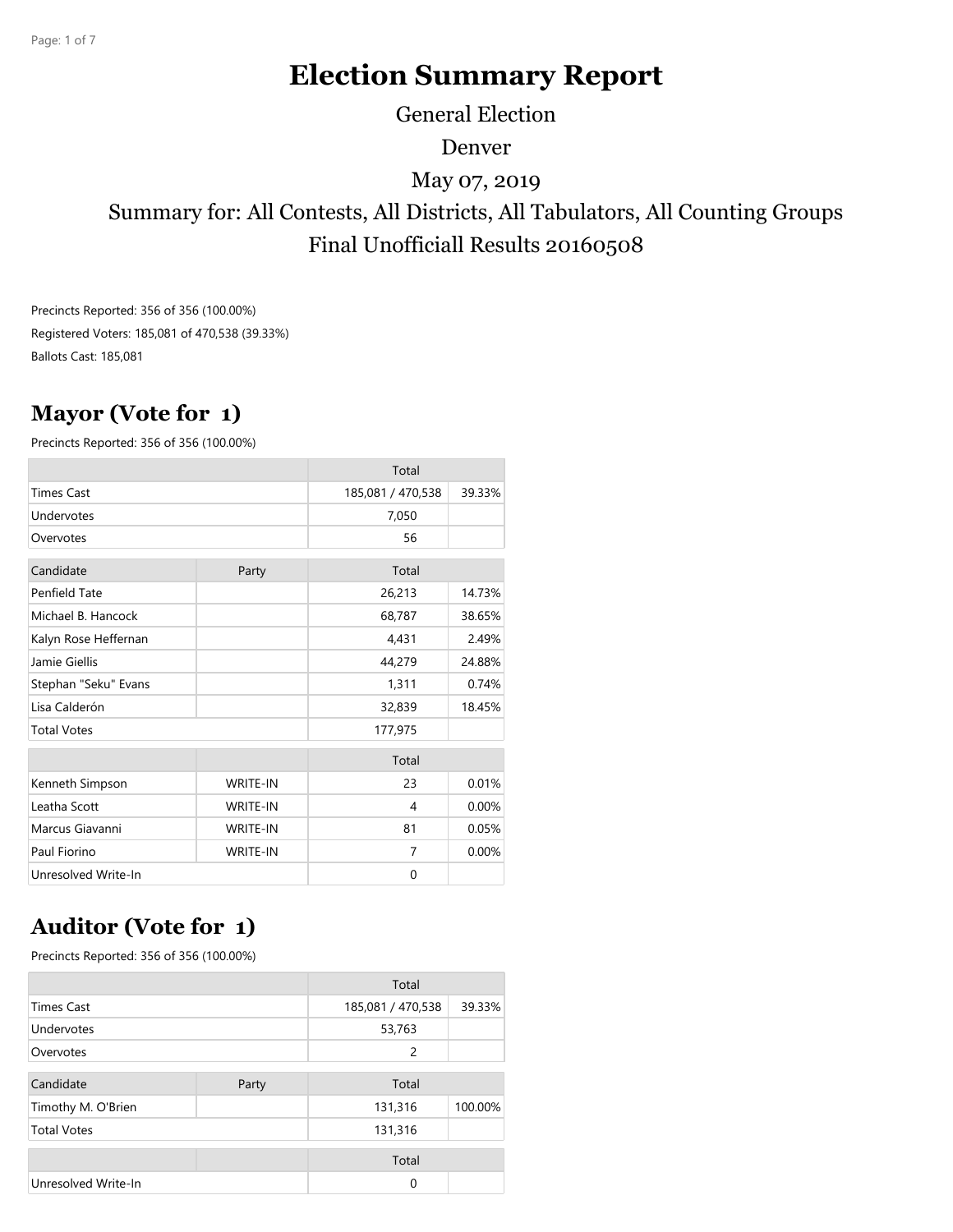### **Clerk and Recorder (Vote for 1)**

Precincts Reported: 356 of 356 (100.00%)

|                     |       | Total             |        |
|---------------------|-------|-------------------|--------|
| <b>Times Cast</b>   |       | 185,081 / 470,538 | 39.33% |
| Undervotes          |       | 41,253            |        |
| Overvotes           |       | 85                |        |
| Candidate           | Party | Total             |        |
| Peg Perl            |       | 46,976            | 32.68% |
| Paul D. López       |       | 52,994            | 36.87% |
| Sarah O. McCarthy   |       | 43,773            | 30.45% |
| <b>Total Votes</b>  |       | 143,743           |        |
|                     |       | Total             |        |
| Unresolved Write-In |       | $\Omega$          |        |

# **Councilmembers At-Large (Vote for 2)**

Precincts Reported: 356 of 356 (100.00%)

|                         |       | Total             |        |
|-------------------------|-------|-------------------|--------|
| <b>Times Cast</b>       |       | 185,081 / 470,538 | 39.33% |
| Undervotes              |       | 117,186           |        |
| Overvotes               |       | 228               |        |
| Candidate               | Party | Total             |        |
| Jesse Lashawn Parris    |       | 14,553            | 5.76%  |
| Johnny Hayes            |       | 15,471            | 6.12%  |
| Deborah "Debbie" Ortega |       | 91,406            | 36.16% |
| <b>Tony Pigford</b>     |       | 35,316            | 13.97% |
| Lynne Langdon           |       | 26,423            | 10.45% |
| Robin Kniech            |       | 69,579            | 27.53% |
| <b>Total Votes</b>      |       | 252,748           |        |
|                         |       | Total             |        |
| Unresolved Write-In     |       | $\Omega$          |        |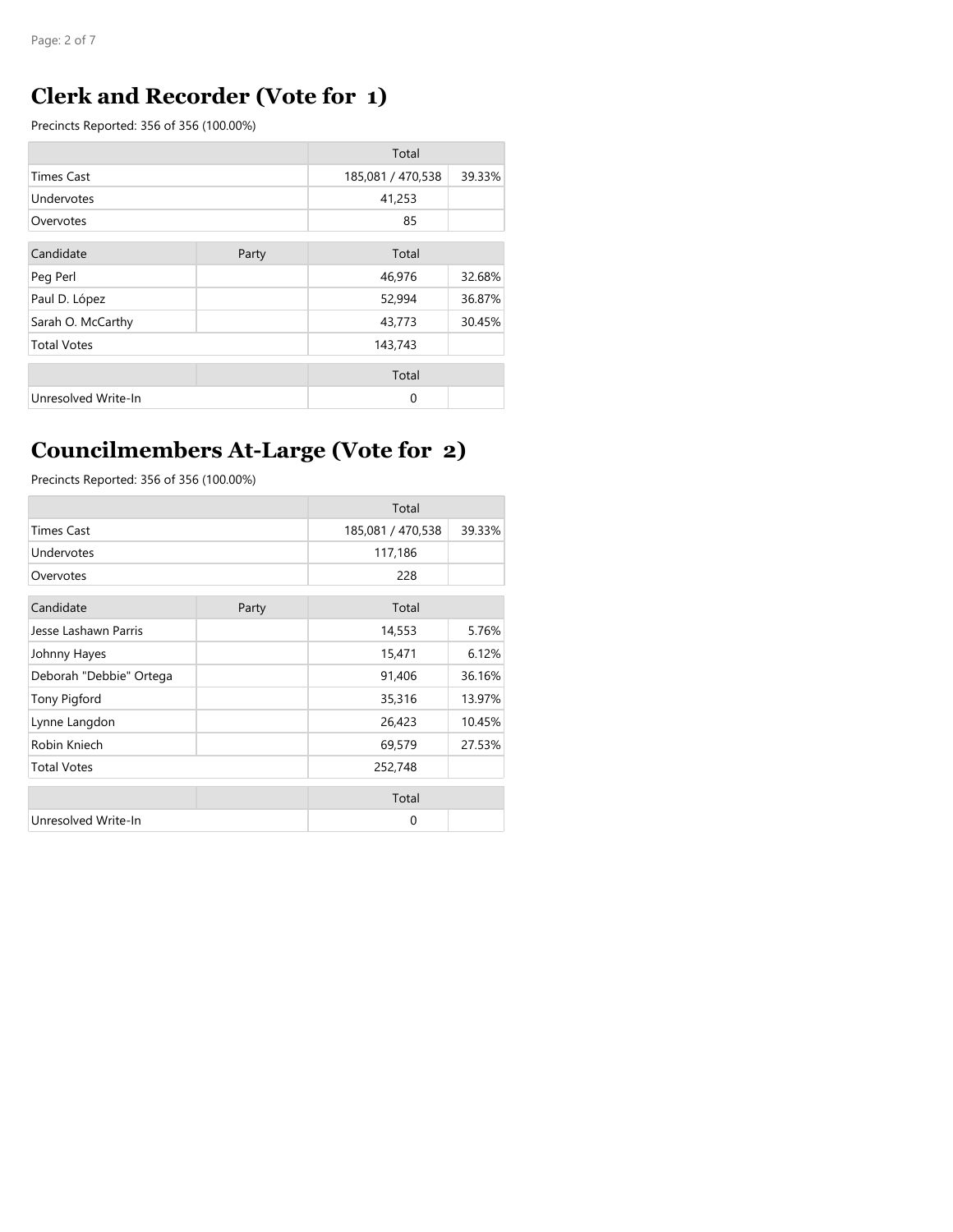### **Councilmember District 1 (Vote for 1)**

Precincts Reported: 34 of 34 (100.00%)

|                     |  | Total           |        |
|---------------------|--|-----------------|--------|
| <b>Times Cast</b>   |  | 20,664 / 50,168 | 41.19% |
| Undervotes          |  | 2,060           |        |
| Overvotes           |  | 216             |        |
| Candidate<br>Party  |  | Total           |        |
| Praj Kulkarni       |  | 2,040           | 11.09% |
| Victoria R. Aquilar |  | 1,809           | 9.84%  |
| Sabrina D'Agosta    |  | 2,470           | 13.43% |
| David Sabados       |  | 1,766           | 9.60%  |
| Mike Somma          |  | 3,124           | 16.99% |
| Amanda Sandoval     |  | 5,735           | 31.19% |
| Scott Alan Durrah   |  | 1,444           | 7.85%  |
| <b>Total Votes</b>  |  | 18,388          |        |
|                     |  | Total           |        |
| Unresolved Write-In |  | $\Omega$        |        |

# **Councilmember District 2 (Vote for 1)**

Precincts Reported: 26 of 26 (100.00%)

|                     |       | Total           |         |
|---------------------|-------|-----------------|---------|
| <b>Times Cast</b>   |       | 13,424 / 35,288 | 38.04%  |
| Undervotes          |       | 2,825           |         |
| Overvotes           |       | 2               |         |
| Candidate           | Party | Total           |         |
| Kevin Flynn         |       | 10,597          | 100.00% |
| <b>Total Votes</b>  |       | 10,597          |         |
|                     |       | Total           |         |
| Unresolved Write-In |       | $\Omega$        |         |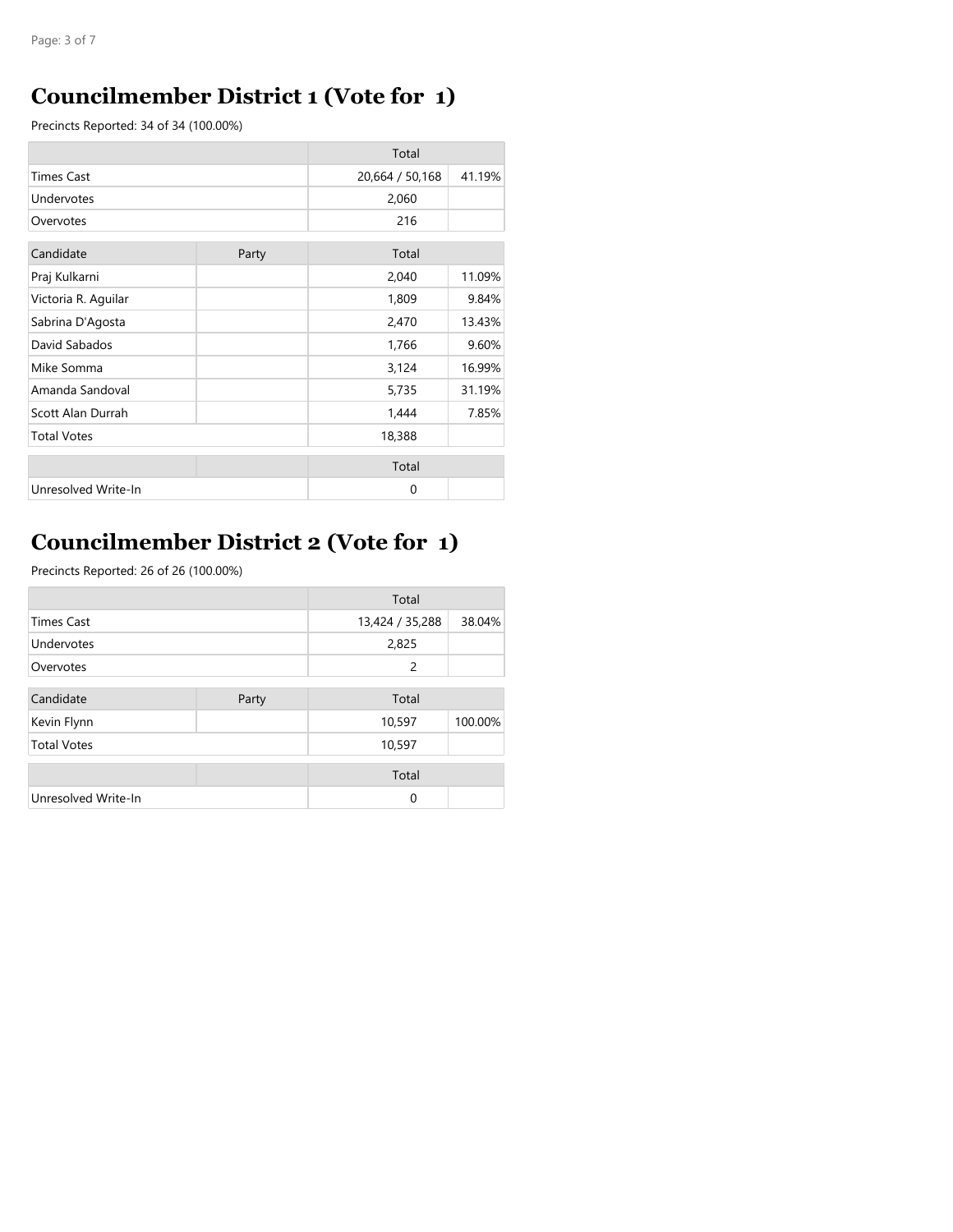#### **Councilmember District 3 (Vote for 1)**

Precincts Reported: 19 of 19 (100.00%)

|                     |                 | Total          |        |
|---------------------|-----------------|----------------|--------|
| <b>Times Cast</b>   |                 | 7,592 / 28,633 | 26.51% |
| Undervotes          |                 | 915            |        |
| Overvotes           |                 | 31             |        |
| Candidate           | Party           | Total          |        |
| Jamie Torres        |                 | 2,679          | 40.31% |
| Veronica Barela     |                 | 2,410          | 36.26% |
| Annie Martínez      |                 | 1,018          | 15.32% |
| Raymond Montoya     |                 | 536            | 8.07%  |
| <b>Total Votes</b>  |                 | 6,646          |        |
|                     |                 | Total          |        |
| David Roybal        | <b>WRITE-IN</b> | 3              | 0.05%  |
| Unresolved Write-In |                 | $\Omega$       |        |

#### **Councilmember District 4 (Vote for 1)**

Precincts Reported: 32 of 32 (100.00%)

|                     |       | Total           |        |
|---------------------|-------|-----------------|--------|
| <b>Times Cast</b>   |       | 17,471 / 42,566 | 41.04% |
| Undervotes          |       | 1,868           |        |
| Overvotes           |       | 1               |        |
| Candidate           | Party | Total           |        |
| Colleen Zahradnicek |       | 3,458           | 22.16% |
| Kendra Black        |       | 12,144          | 77.84% |
| <b>Total Votes</b>  |       | 15,602          |        |
|                     |       | Total           |        |
| Unresolved Write-In |       | $\Omega$        |        |

### **Councilmember District 5 (Vote for 1)**

Precincts Reported: 35 of 35 (100.00%)

|                     |       | Total           |        |
|---------------------|-------|-----------------|--------|
| <b>Times Cast</b>   |       | 18,422 / 40,755 | 45.20% |
| Undervotes          |       | 1,890           |        |
| Overvotes           |       | 49              |        |
| Candidate           | Party | Total           |        |
| Michele Fry         |       | 2,621           | 15.90% |
| Steve Replin        |       | 1,227           | 7.44%  |
| Amanda Sawyer       |       | 6,707           | 40.69% |
| Mary Beth Susman    |       | 5,928           | 35.96% |
| <b>Total Votes</b>  |       | 16,483          |        |
|                     |       | Total           |        |
| Unresolved Write-In |       | $\Omega$        |        |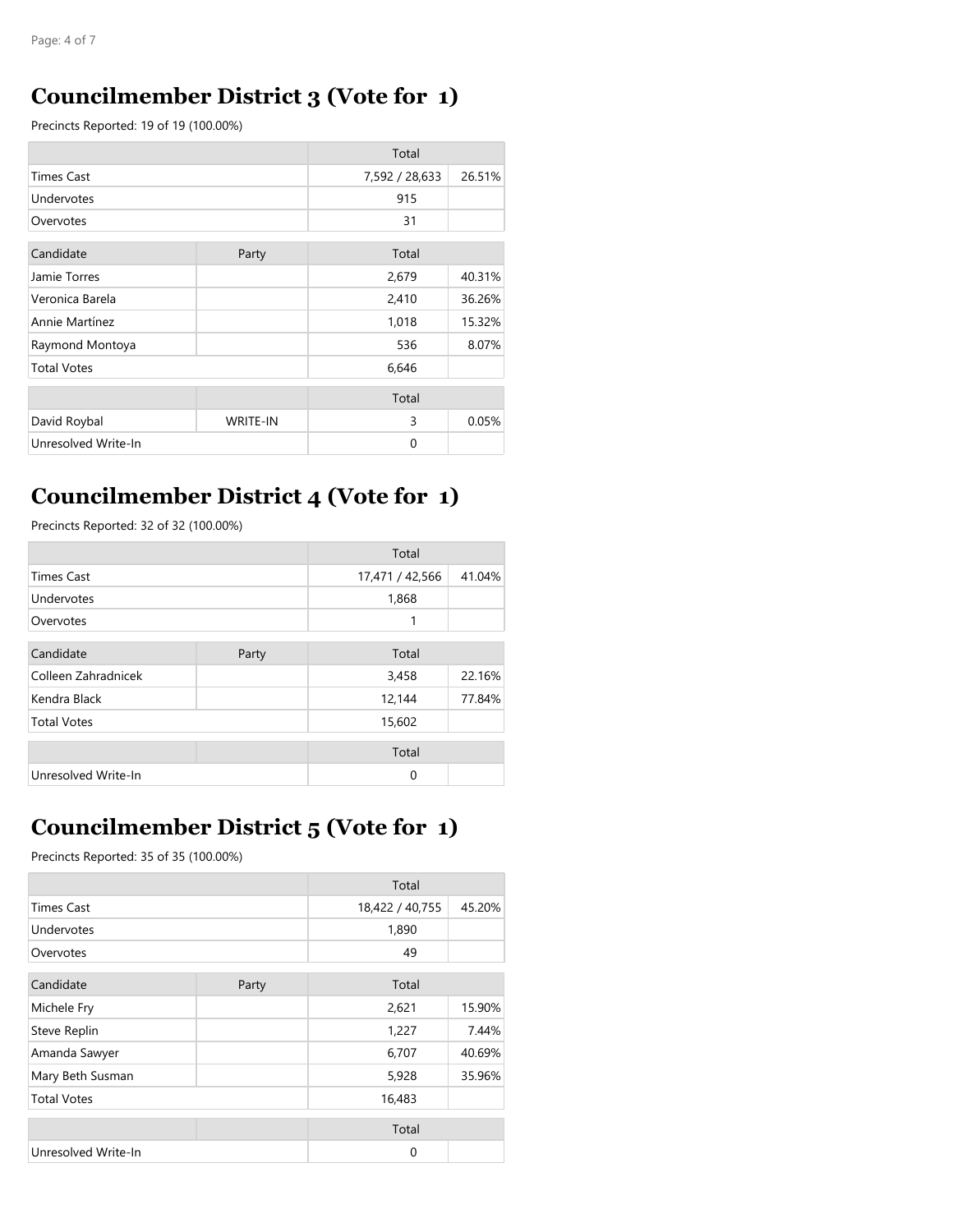#### **Councilmember District 6 (Vote for 1)**

Precincts Reported: 35 of 35 (100.00%)

|                     |       | Total           |         |
|---------------------|-------|-----------------|---------|
| <b>Times Cast</b>   |       | 19,797 / 44,696 | 44.29%  |
| Undervotes          |       | 5,615           |         |
| Overvotes           |       | 1               |         |
| Candidate           |       |                 |         |
|                     | Party | Total           |         |
| Paul Kashmann       |       | 14,181          | 100.00% |
| <b>Total Votes</b>  |       | 14,181          |         |
|                     |       | Total           |         |
| Unresolved Write-In |       | $\mathbf 0$     |         |

# **Councilmember District 7 (Vote for 1)**

Precincts Reported: 30 of 30 (100.00%)

|                     |       | Total           |         |
|---------------------|-------|-----------------|---------|
| <b>Times Cast</b>   |       | 15,703 / 41,957 | 37.43%  |
| Undervotes          |       | 4,069           |         |
| Overvotes           |       | 0               |         |
| Candidate           | Party | Total           |         |
| Jolon Clark         |       | 11,634          | 100.00% |
| <b>Total Votes</b>  |       | 11,634          |         |
|                     |       |                 |         |
|                     |       | Total           |         |
| Unresolved Write-In |       | $\mathbf 0$     |         |

### **Councilmember District 8 (Vote for 1)**

Precincts Reported: 39 of 39 (100.00%)

|                             |                 | Total           |        |
|-----------------------------|-----------------|-----------------|--------|
| <b>Times Cast</b>           |                 | 20,844 / 44,855 | 46.47% |
| Undervotes                  |                 | 2,344           |        |
| Overvotes                   |                 | 166             |        |
| Candidate<br>Party          |                 | Total           |        |
| Chris Herndon               |                 | 9,386           | 51.19% |
| Patrick F. Thibault         |                 | 1,425           | 7.77%  |
| Miguel Adrian Ceballos-Ruiz |                 | 1,828           | 9.97%  |
| LaMone Noles                |                 | 1,136           | 6.20%  |
| Erik Penn                   |                 | 836             | 4.56%  |
| <b>Blair Taylor</b>         |                 | 3,712           | 20.25% |
| <b>Total Votes</b>          |                 | 18,334          |        |
|                             |                 | Total           |        |
| Jon Bowman                  | <b>WRITE-IN</b> | 11              | 0.06%  |
| Unresolved Write-In         |                 | $\Omega$        |        |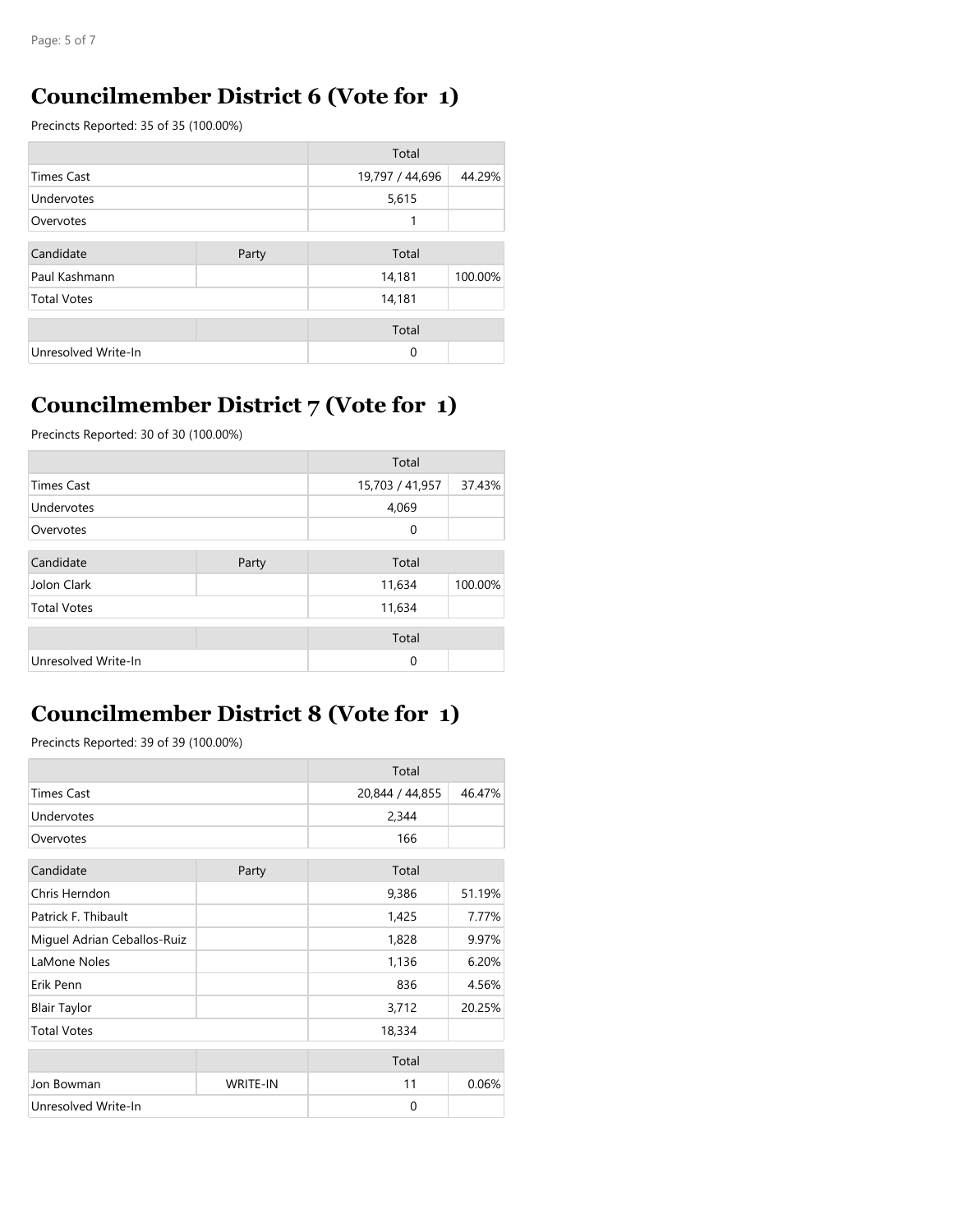#### **Councilmember District 9 (Vote for 1)**

Precincts Reported: 39 of 39 (100.00%)

|                          |       | Total           |        |
|--------------------------|-------|-----------------|--------|
| <b>Times Cast</b>        |       | 18,774 / 54,405 | 34.51% |
| Undervotes               |       | 1,944           |        |
| Overvotes                |       | 48              |        |
| Candidate                | Party | Total           |        |
| Jonathan Patrick Woodley |       | 1,411           | 8.41%  |
| Candi CdeBaca            |       | 7,224           | 43.05% |
| Albus Brooks             |       | 7,513           | 44.77% |
| David Oletski            |       | 634             | 3.78%  |
| <b>Total Votes</b>       |       | 16,782          |        |
|                          |       | Total           |        |
| Unresolved Write-In      |       | $\Omega$        |        |

#### **Councilmember District 10 (Vote for 1)**

Precincts Reported: 41 of 41 (100.00%)

|                     |                 | Total           |        |
|---------------------|-----------------|-----------------|--------|
| <b>Times Cast</b>   |                 | 23,284 / 53,831 | 43.25% |
| Undervotes          |                 | 3,147           |        |
| Overvotes           |                 | 66              |        |
| Candidate           | Party           | Total           |        |
| Chris Hinds         |                 | 6,086           | 30.32% |
| <b>Tony Smith</b>   |                 | 2,824           | 14.07% |
| <b>Wayne New</b>    |                 | 7,838           | 39.05% |
| Antonio A. Mendez   |                 | 3,321           | 16.55% |
| <b>Total Votes</b>  |                 | 20,071          |        |
|                     |                 | Total           |        |
| Patrick Key         | <b>WRITE-IN</b> | $\overline{c}$  | 0.01%  |
| Unresolved Write-In |                 | $\Omega$        |        |

#### **Councilmember District 11 (Vote for 1)**

Precincts Reported: 26 of 26 (100.00%)

|                     |       | Total          |        |
|---------------------|-------|----------------|--------|
| <b>Times Cast</b>   |       | 9,106 / 33,384 | 27.28% |
| Undervotes          |       | 600            |        |
| Overvotes           |       | 1              |        |
| Candidate           | Party | Total          |        |
| Christine M. Alonzo |       | 2,231          | 26.23% |
| Stacie Gilmore      |       | 6,274          | 73.77% |
| <b>Total Votes</b>  |       | 8,505          |        |
|                     |       | Total          |        |
| Unresolved Write-In |       | 0              |        |